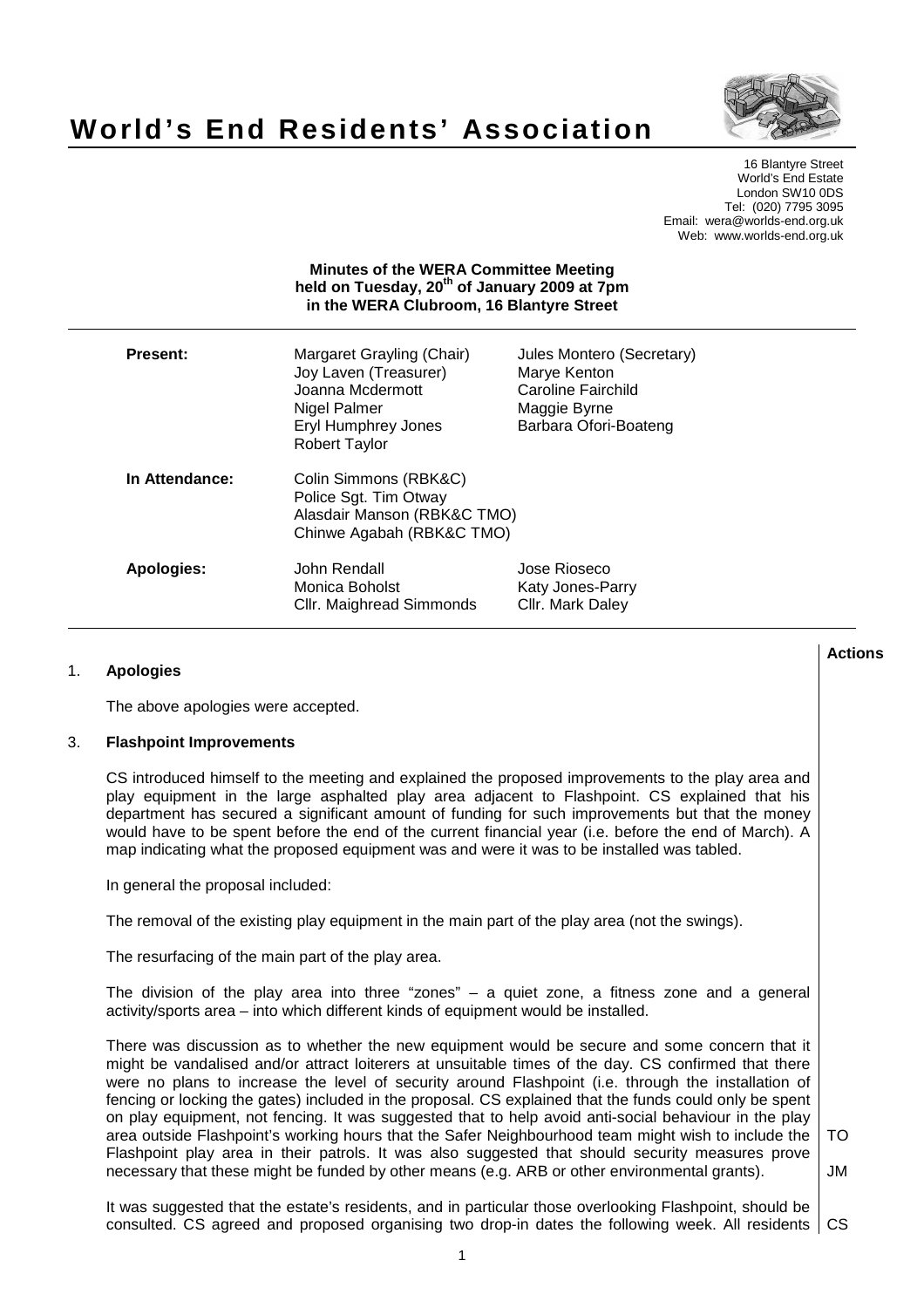would be notified in writing in advance. This suggestion met with general approval.

The Committee was otherwise generally in favour of the proposals. CS was thanked for attending and then left the meeting.

## 2. **Safer Neighbourhoods**

TO gave the meeting an update on the activities of his team.

TO said that his team intended to hold monthly surgeries on Saturday mornings and that he was in the process of identifying a number of suitable venues within the ward.

TO noted that his team was currently under-staffed: the team had just one Police Constable (rather than two); another was expected to join the team in February.

TO noted that a significant amount of his team's time over the Christmas period had been taken up by domestic and neighbour disputes across the entirety of the ward.

TO stated that work on the dog register was still ongoing.

Several Committee members noted an increasing number of motorcycles and mopeds on the estate, and in particular that a number of youths continued to congregate and work on scooters on the embankment-side gardens adjacent to Blantyre Tower. TO stated that a number of these youths had been identified and that the Police and TMO would be taking action. It was also noted that bikes appeared to have been stripped and disassembled in the void space adjacent to the Blantyre Centre as a number of bike parts had been dumped in the area. It was suggested that "no motorbikes" signs be placed in those parts of the estate most often frequented by these motorcycle and moped users.

AM / CA

JM

## 4. **Minutes of the Previous Meeting**

## Meeting of the  $4<sup>th</sup>$  November 2008

It was noted the minutes of the meeting contained a number of errors:

- (i) KJP was listed as present when she had not;
- (ii) Lucy Bowdler was listed as an apology but had been present;
- (iii) The date of the AGM on page 3 was incorrect.

The minutes were corrected and then approved as correct.

## 5. **Matters Arising**

## Actions carried forward:

Lifts – Peter Tozer/AD had not yet confirmed the configuration of the CCTV cameras in the lifts. Leaseholder Conference – JM had not heard any more about the proposed leaseholder conference from Leaseholder services. PT/AD JM

Recycling – this item was still pending.

Estate Security – Peter Tozer had not yet provided an update on the progress of any security works.

Lift lobby deep cleans – a second site visit had taken place (see below).

Pigeon control measures – JM said that any such measures would probably have to be funded by the ARB as funds did not appear to be available from the WCI.

Access to the Tunnel – JH (AD) had not yet confirmed which contractors had access to the tunnel out of normal working hours. CA / AD

## From the last meeting:

Item  $5 - CA$  had not yet provided any details of the local authority arbitration scheme. NP stated that he did not believe any form of arbitration would be effective, however that taking legal action, or **CA**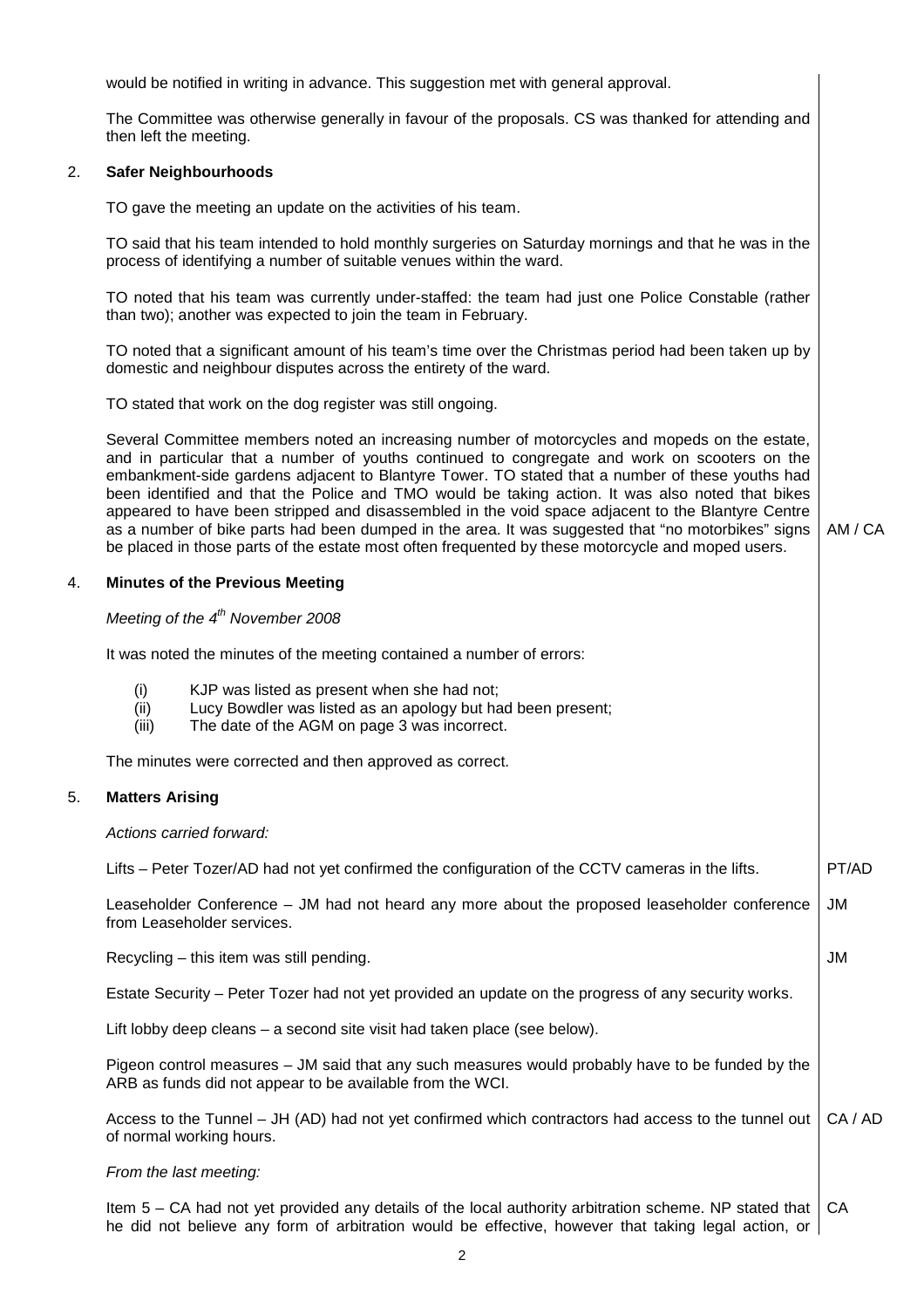threatening to take legal action, against the Council/TMO appeared to be remarkably so.

Item 7 – JM had informed Narcotics Anonymous that they could use the room on Friday evenings.

## Lift Lobby Deep Cleans

MG told the meeting that she had attended a second lift lobby cleaning site visit during which OCS had been unable to remove any of the stains on the lift lobby walls. OCS suggested that many of the stains were ground into the tiles and could not be removed, even with industrial strength cleaning products or acid. It had been proposed that the walls of the ground floor lift lobbies be "sealed" to prevent the same happening to the new tiles installed there during the communal redecoration works. That proposal would be taken to the ARB for possible funding. MG / JM

#### Bench for Play Area

EHJ told the meeting that she had been chasing Terry Guppey for the bench in the play area adjacent to Blantyre Tower. EHJ stated that she had been told that the bench was ready to be installed but that she was concerned that it did not appear to be the bench the Committee had chosen. EHJ would pursue the matter further. EHJ

## Lifts

Several Committee members noted that the current behaviour of the lifts – to favour those travelling downwards and those on the lower floors – was extremely frustrating to those calling the lift higher up in the tower. JM offered to discuss the matter with Robin Cahalarn at the TMO. JM

## 6. **Estate Management**

AM told the meeting that the refurbishment of the Blantyre Centre was nearing completion and that once the centre had been refurbished it would accommodate the housing management team for the South of the borough. AM noted the refurbished centre included a proper interview room which would allow staff to carry out interviews in private. AM suggested that the interview room could possibly be made available to the Police for their surgeries.

MG noted the blocked drain in Blantyre Street. MG had reported it to TMO CS on Monday morning but no action appeared to have been taken so far. It was noted that a similar incident had occurred in 2008 and that the estate's caretakers were aware of what remedial steps were required to clear the blocked drain. AM / CA

AM noted that the removal of bulk refuse from the estate was now being handled by a separate contractor – Skip It – which were proving to be much quicker at removing bulk refuse stockpiled in the "tunnel". JL noted an increase in the amount of dumped rubbish on the estate, particularly on the walkways and other communal areas. JL asked whether OCS or TMO staff checked any of the dumped rubbish prior to its removal to try and identify the culprits. AM said that they had checked the content of dumped rubbish on a single day recently and identified a number of residents, but that they did not check the content of dumped rubbish as a matter of course due to the resources required. AM / CA

CA noted that a letter had been sent to residents in Blantyre Tower with regards to the dumping of rubbish and the throwing of waste out of windows. There was some question as to the effectiveness of the letter and it was suggested that a sterner follow-up letter could be sent once the housing staff had re-located to the Blantyre Centre.

It was noted that a large amount of polystyrene had been dumped outside the tunnel, which had very likely come from one of the commercial leaseholders, but that it had not been dealt with properly. AM / CA

# 7. **WERA Open Meeting**

It was noted that a WERA Open Meeting had been scheduled to take place on the  $27<sup>th</sup>$  of January to which a representative from DOME had been invited to discuss the Council's Stock Options Review and the work of DOME as the appointed consultants and answer questions from residents.

## 8. **Use of WERA Clubroom**

Two requests for the use of the room had been received from CCPP (the Chelsea Community Peace Project).